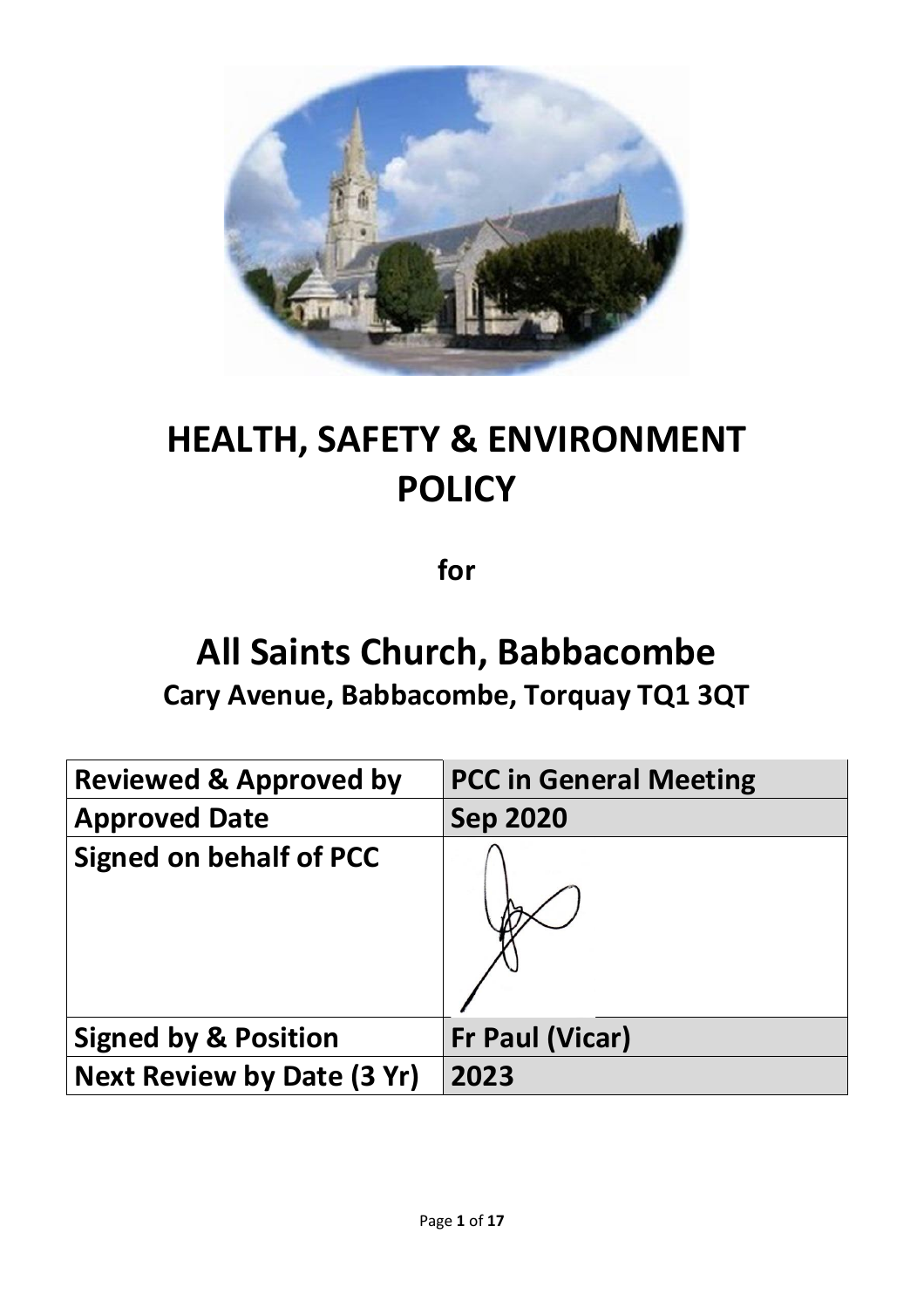This document has been prepared in accordance with the provisions of the Health and Safety at Work etc. Act 1974 and the regulations made under it.

## **The policy is in three sections:**

- Section A General statement of policy
- Section B Organisation and responsibilities
- Section C Implementation of the Policy

## **To all employees, voluntary helpers and contractors:**

The success of this policy will depend on your co-operation. It is therefore important that you read this document carefully and understand your role and the overall arrangements for health and safety.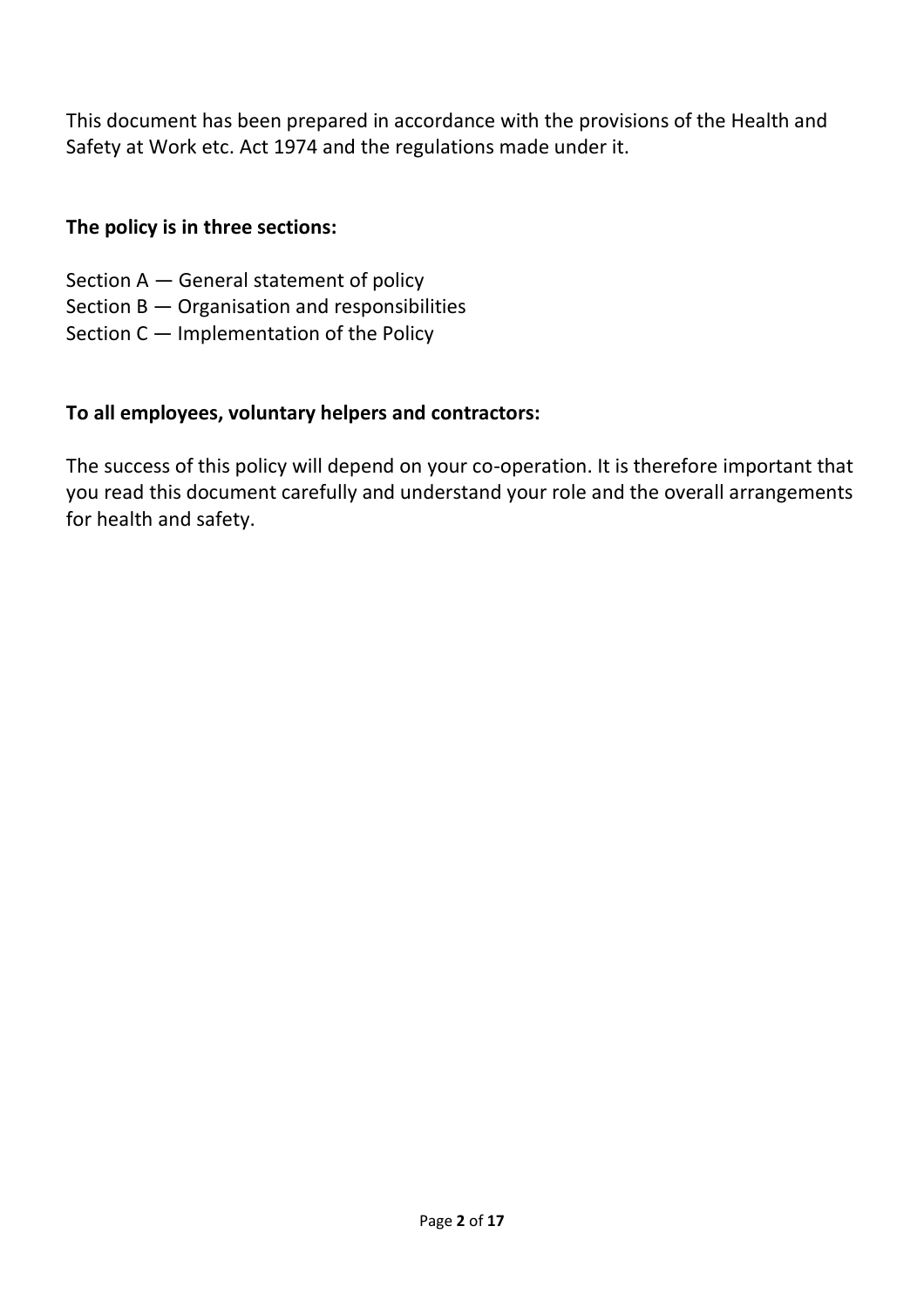## **A. General Statement of Policy**

- 1. The policy, so far as is reasonably practicable, is to provide and maintain safe and healthy working conditions, equipment and systems of work for all employees, casual labour and voluntary helpers, and to provide such information, training and supervision as they need for this purpose.
- 2. Endeavour to ensure, so far as is reasonably practicable, the health, safety and welfare of all members of the congregation, contractors, visitors and others who may visit the church, churchyard and any associated buildings.
- 3. The allocation of duties for safety matters and the particular arrangements that will make to implement the policy are set out below.
- 4. The policy will be kept up to date, particularly in the light of any changes to the buildings or activities. To ensure this, the policy and the way in which it has operated will be reviewed regularly and the appropriate changes made.
- 5. ln order to ensure that health and safety matters are kept constantly under review, an item on health and safety will be on the agenda {or all meetings of the Parochial Church Council, and subcommittees (where they exist) and employees and voluntary workers will be consulted on a regular basis in order to seek their views on health and safety matters.
- 6. This policy should be reviewed at regular intervals. The interval will depend on the level of activities and the extent of change. Where there is a high level of activity the policy may need to be reviewed annually. As a minimum rt should be reviewed every three years.

| <b>Position</b>         | <b>Current Incumbent</b> |
|-------------------------|--------------------------|
| Vicar                   | <b>Fr Paul Jones</b>     |
| Church Wardens          | <b>Stephen Macey</b>     |
|                         | <b>Neil Woodrow</b>      |
| Organist                | <b>Gareth Perkins</b>    |
| Organ Maintenance       | <b>Tim Trenchard</b>     |
| Hall Manager            | <b>Steven Knapman</b>    |
| Captain of Bell Ringers | <b>Chris Wills</b>       |
| Church Steward          | <b>Lee Hanaford</b>      |
| <b>First Aider</b>      | <b>Chris Tozer</b>       |
|                         |                          |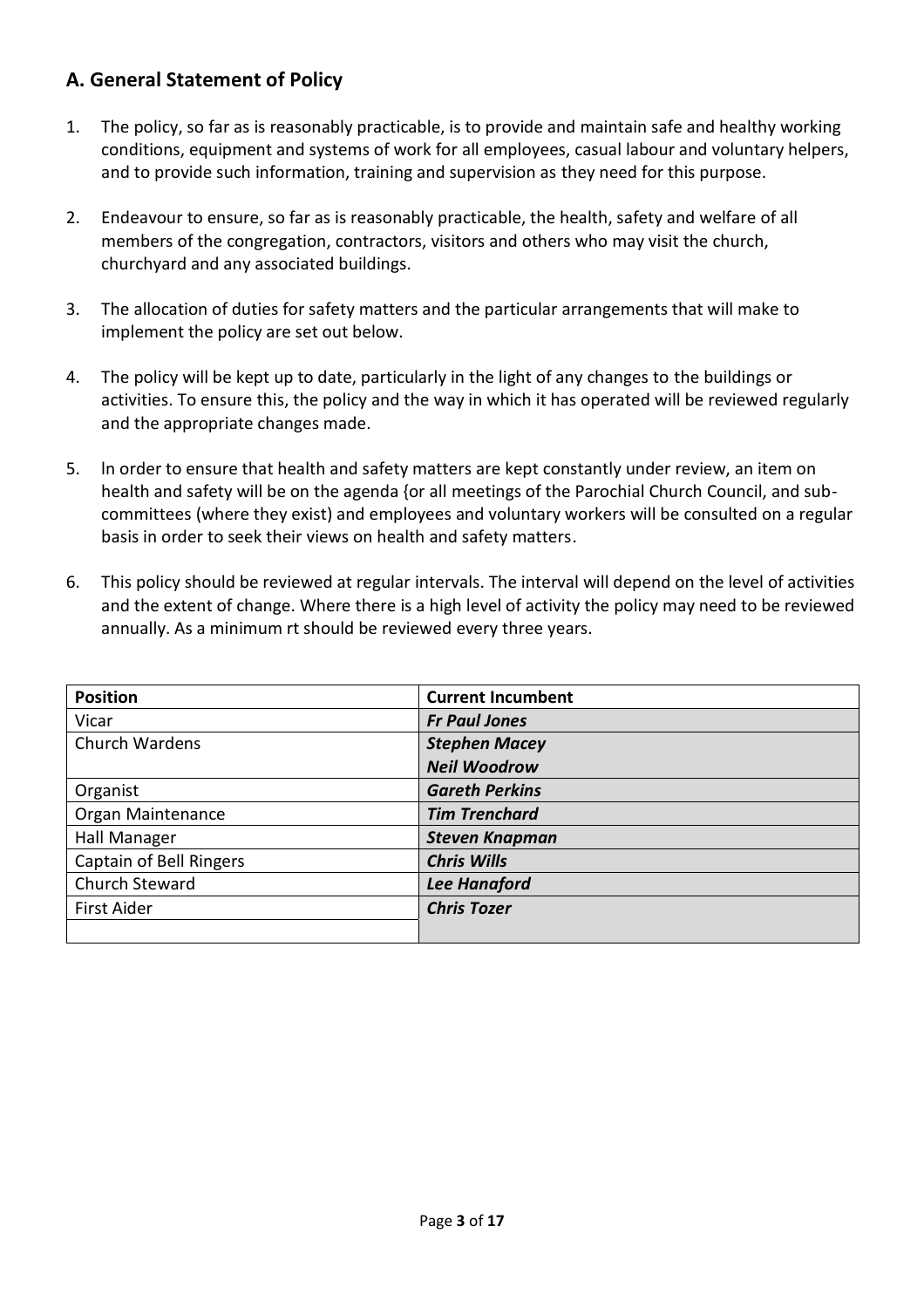## **B. Organisation and Responsibilities**

#### 1. **Responsibility of the Clergy in charge:**

#### *Vicar*

will ensure that arrangements are in place to satisfy health and safety regulations and appropriate Codes of Practice. Specific responsibilities may be delegated to church personnel. As new projects emerge, the names of responsible persons will be notified and the list amended accordingly.

#### 2. **Responsibility of the Churchwardens:**

#### *Church Wardens*

Are responsible to ensure that the arrangements outlined in this policy are carried out and updated as necessary.

3. **Responsibility of the Parochial Church Council** - The Parochial Church Council has general responsibility to ensure that the health and safety policy is implemented.

#### 4. **Responsibility of the Health and Safety Officer:**

#### *Church Steward*

The responsibility of the health and safety officer shall be to:

- 1. be familiar with health and safety regulations as far as they concern church premises;
- 2. be familiar with the health and safety policy and arrangements and ensure they are observed;
- 3. ensure so far as is reasonably practicable, that safe systems of work are in place;
- 4. ensure the church and hall, if applicable, are clean and tidy;
- 5. ensure the churchyard is properly maintained including the safety of monuments, tombstones and trees, and that grass is kept cut;
- 6. ensure that safety equipment and clothing is provided and used by all personnel where this is required;
- 7. ensure that all plant, equipment and tools are properly maintained and in good condition and that all operators have received the appropriate training;
- 8 ensure that adequate access and egress is maintained;
- 9. ensure adequate firefighting equipment is available and maintained;
- 10. ensure that food hygiene regulations and procedures are observed.
- 5. **Responsibility of employees and voluntary workers** All employees and voluntary workers have a responsibility to co-operate in the implementation of this health and safety policy and to take reasonable care of themselves and others whilst on church business or premises. Employees and voluntary workers must therefore:
	- 1. comply with safety rules, operating instructions and working procedures;
	- 2. use protective clothing and equipment when it is required;
	- 3. report any fault or defect in equipment immediately to the appropriate person;
	- 4. report all accidents (however minor), injuries, near misses or other potential safety hazards as soon as possible;
	- 5. not misuse anything provided in the interests of health and safety.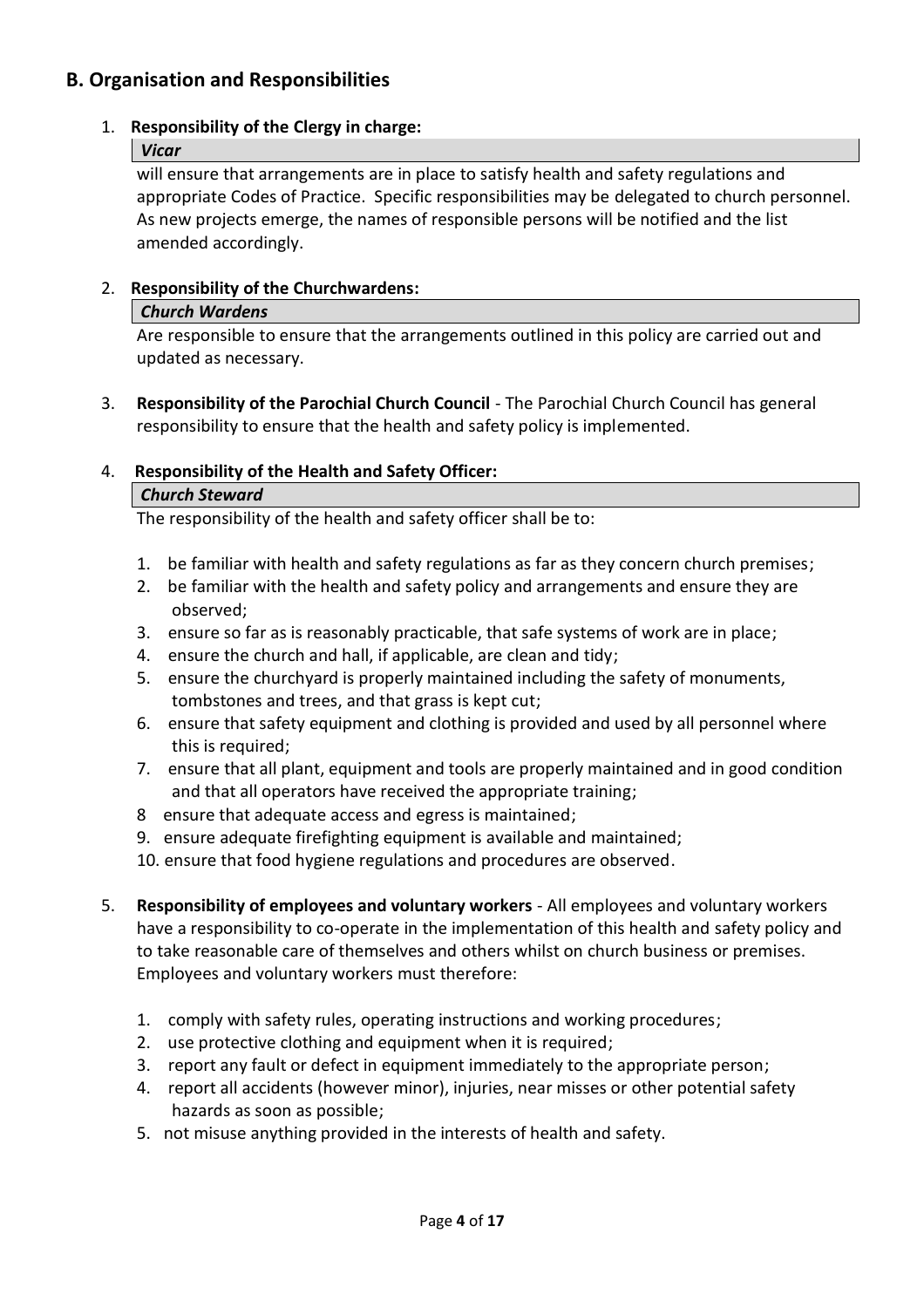6. **Responsible persons** - The following are responsible for safety in particular areas:

| Church      | <b>Church Steward</b>      |
|-------------|----------------------------|
| Church Hall | <b>Church Hall Manager</b> |

| By area                     | Name / Position                |
|-----------------------------|--------------------------------|
| Main body of church         | <b>Church Wardens</b>          |
| Chapels                     | <b>Church Wardens</b>          |
| <b>Clergy Vestries</b>      | Vicar                          |
| <b>Choir Vestries</b>       | <b>Church Wardens</b>          |
| Sacristy                    | <b>Vicar</b>                   |
| Organ Loft                  | <b>Organist</b>                |
| <b>Bell Ringing Chamber</b> | <b>Captain of Bell Ringers</b> |
| <b>Bell Chamber</b>         | <b>Captain of Bell Ringers</b> |
| <b>Boiler Room</b>          | <b>Church Wardens</b>          |
| Kitchen                     | <b>Hall Manager</b>            |
| Church Hall                 | <b>Hall Manager</b>            |
| Church Yard                 | <b>Church Wardens</b>          |
|                             |                                |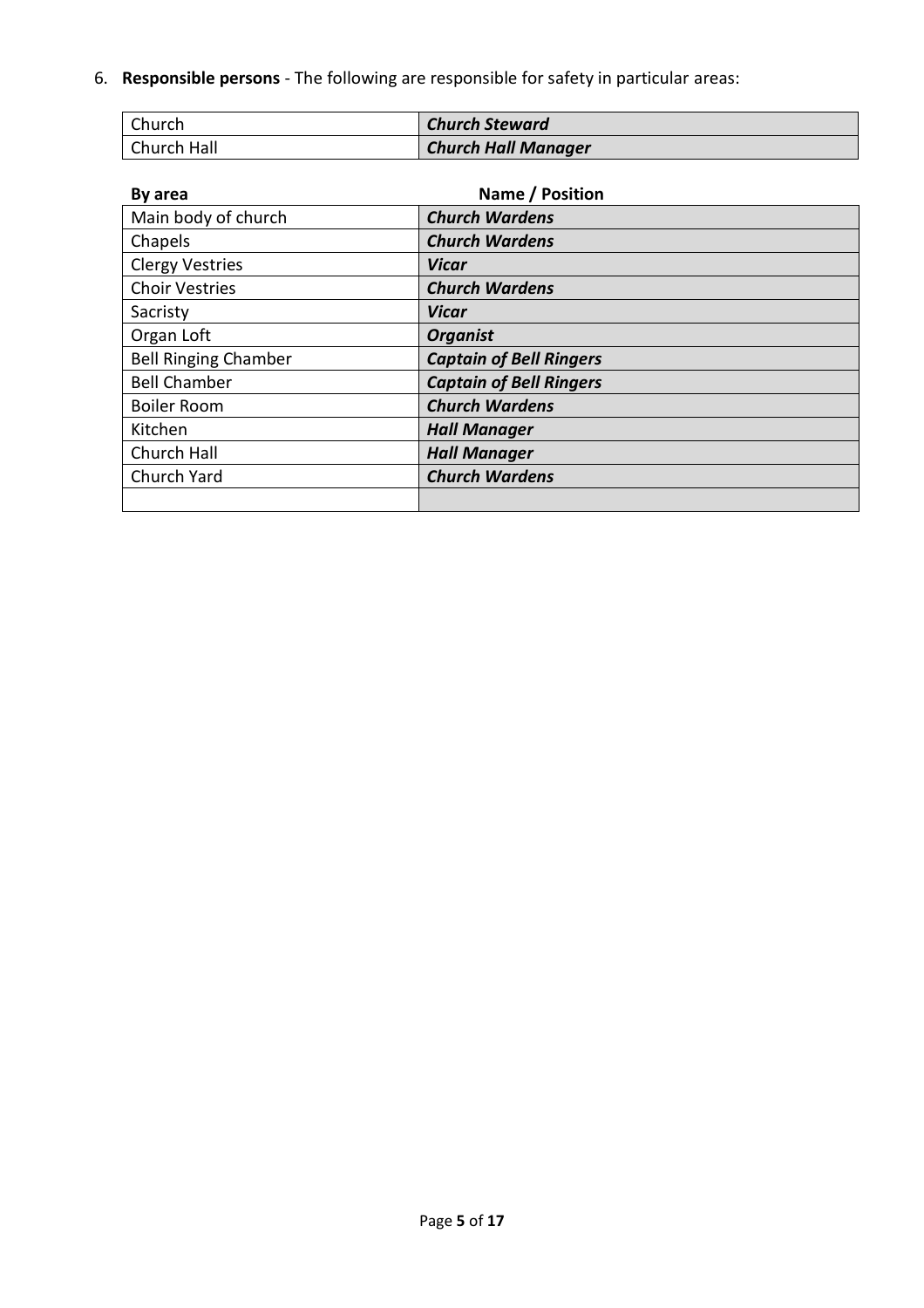## **C. Implementation of the Policy**

This section sets out the arrangements to minimise as far as is reasonably practicable risks to the health and safety of employees, voluntary workers members of the congregation, visitors and contractors.

1. Accidents and first aid First aid boxes are located in: *Cleaning cupboard at back of Church & Church Hall Kitchen*

Trained / qualified first aiders are: *First Aider*

The accident book(s) is / are located in:

*Hymn Book cupboard at back of Church & Church Hall Kitchen*

All accidents/incidents are entered in the accident book by the person who has witnessed the event. Additionally, if the accident/incident is serious the *Vicar* completes an Accident report form to advise the insurers.

If the church or church hall is let to outside organisations, they are told in writing that in the event of an accident, details must be entered in the accident book. A separate book is kept for this purpose.

Accident/Incident books are reviewed annually by the PCC.

#### **RIDDOR Reporting of Injuries, Diseases and Dangerous Occurrences Regulations 1995**

These accidents will be reported by the *Vicar*.

Under the Reporting of Injuries, Diseases and Dangerous Occurrences Regulations 1995 (RIDDOR) there is a statutory requirement to report certain types of accident, dangerous occurrences and disease to the enforcing authorities. Fatal accidents, major injuries and injuries which involve the injured person being absent from work for more than seven days must be reported to the enforcing authorities. So must diseases and certain dangerous occurrences as defined by the regulations.

There are three requirements for reporting, as follows:

- serious injuries or dangerous occurrences (as defined by the regulations) must be reported immediately. This must be followed by a report in writing within ten days on official form F2508;
- accidents involving the injured person losing more than seven consecutive days work (excluding the day of the accident but including any days which would not have been working days) but which do not fall into the above category;
- reportable diseases, as defined by the regulations, must be reported in writing to the enforcing authority on form F25O8A. This will be required only if the employer receives a written diagnosis of the disease made by a doctor and the person concerned is involved with a work activity as specified in the regulations, Reportable diseases include certain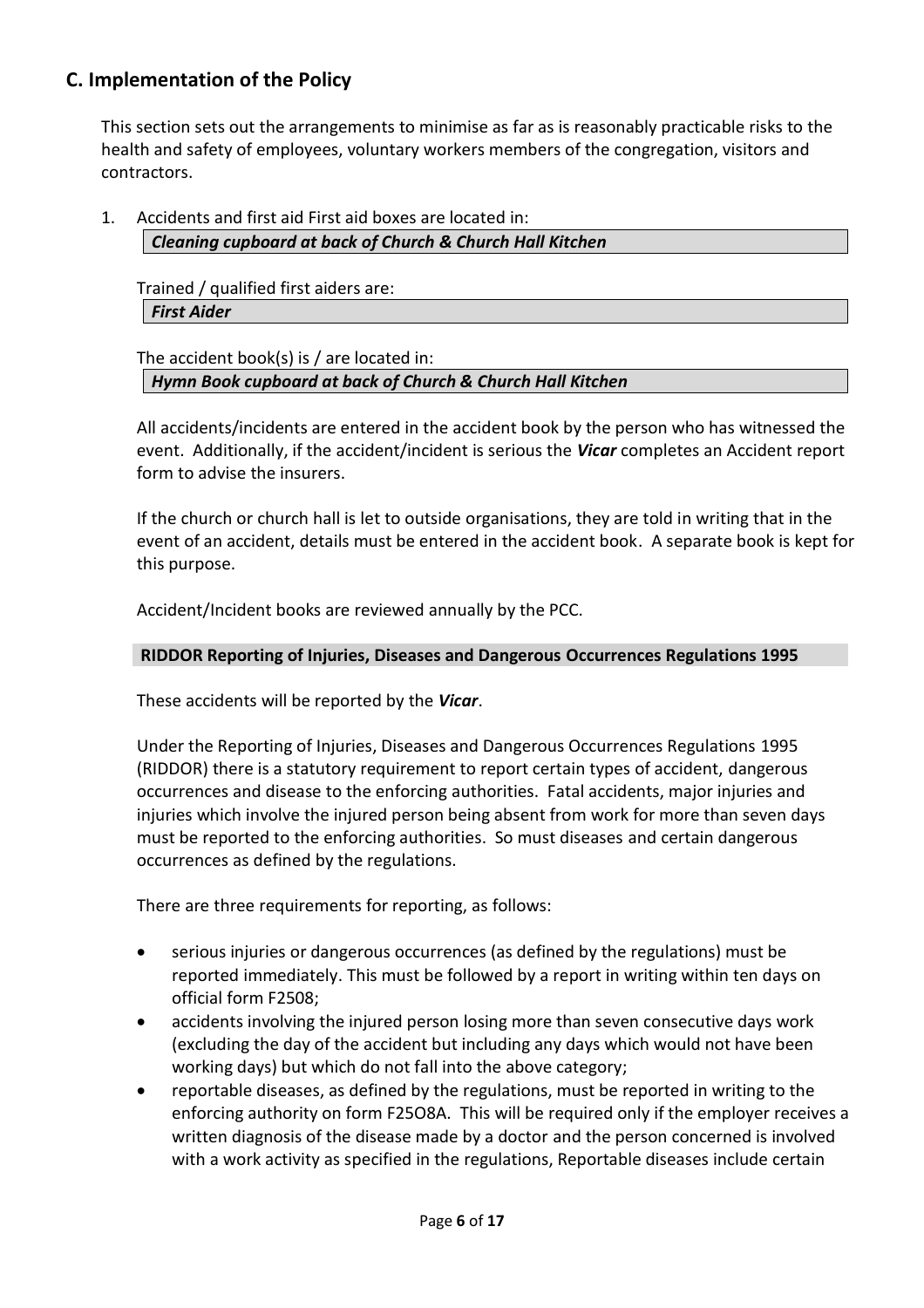poisonings, infections such as legionellosis and hepatitis, and other conditions such as certain musculo-skeletal disorders.

**Accident reporting -** The *Vicar* or *Church Wardens* should go t[o www.hse.gov.uk/riddor](http://www.hse.gov.uk/riddor) and complete the appropriate online report form. The form will then be submitted directly to the RIDDOR database. A copy will be received for the records.

**Recording -** Full details of all accidents, disease and dangerous occurrences should be recorded by the *Vicar* or *Church Wardens* using the Data Protection compliant HSE Accident Book. This is necessary for monitoring purposes and is also a requirement of RIDDOR, as well as the Social Security (Claims and Payments) Regulations 1979 and Social Security Administration Act 1992.

- 2. **Fire Safety** The policy is to fulfil the obligations under the Regulatory Reform (Fire Safety) Order 2005, ln order to achieve this, undertake the following:
	- an assessment of the fire risks in the church and associated buildings and the risks to the neighbours. This is carried out either as a specific exercise or as part of the general health and safety risk assessments;
	- a check that a fire can be detected in a reasonable time and that people can be warned;
	- a check that people who may be in the building can get out safely including, if necessary, the provision of emergency lighting and fire exit signage;
	- to provide reasonable firefighting equipment;
	- a check that those in the building know what to do if there is a fire;
	- a regular check that the fire-fighting equipment is in place and is serviceable, and that there is an annual maintenance contract in place with a reputable company.

## 2.1 **Fire Extinguishers**

Fire extinguishers are kept in the following locations:

| Location                            | Type of extinguisher and capacity |
|-------------------------------------|-----------------------------------|
| Main Entrance                       | Water - 9 ltr                     |
| Link door to Church Hall            | Water - 6 ltr                     |
| Lady Chapel                         | Water - 9 ltr                     |
| <b>Bell Tower Ringing Room</b>      | Water - 6 ltr                     |
| Main Door Electric panels boards    | $Co2 - 2$ kg                      |
| Organ                               | $Co2 - 2$ kg                      |
| Hall entrance to Hall               | Water - 9 ltr                     |
| Storage area at back of Church Hall | Foam $-9$ ltr                     |
| Kitchen in Church Hall              | Powder - 4 kg                     |

The extinguishers noted are checked every:

## *1 st Thursday of each month*

by the responsible person to ensure that they are still in place and have not been discharged.

The extinguishers noted above are checked annually by:

#### *Argos Fire Prevention*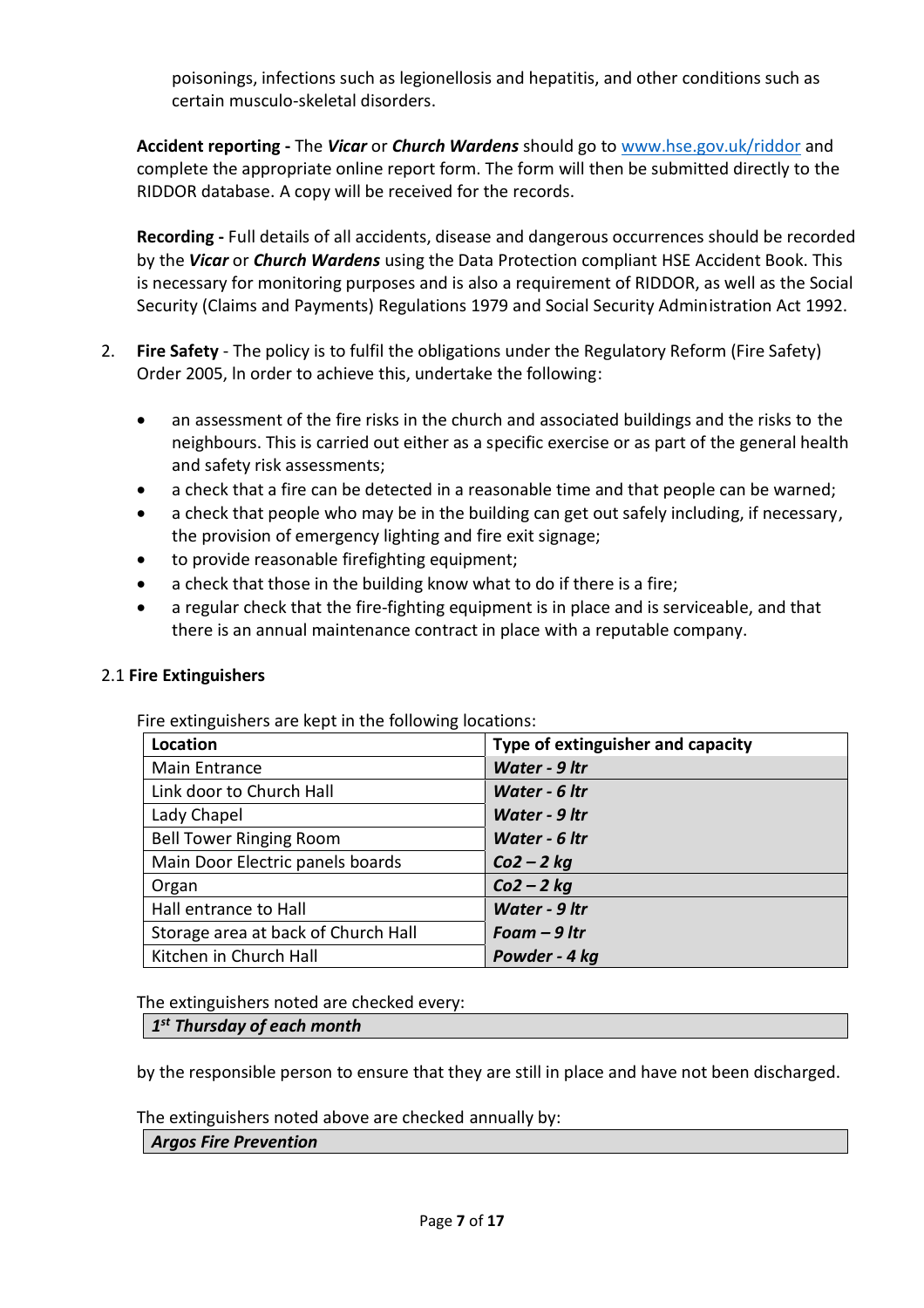#### 2.2 **Fire Alarm System**

| What                    | <b>Where</b>                    | <b>Checked by</b>                 |
|-------------------------|---------------------------------|-----------------------------------|
| Smoke detectors - radio | <b>Room under Bell Tower +</b>  | <b>Captain of Bell Ringers or</b> |
| <b>linked</b>           | <b>Bell Tower Ringing Room</b>  | <b>Church Wardens</b>             |
| <b>Smoke Detectors</b>  | Church Hall Kitchen +           | <b>Hall Manager</b>               |
|                         | hallway outside Kitchen         |                                   |
| <b>Carbon Monoxide</b>  | <b>Church Hall Storage near</b> | <b>Hall Manager</b>               |
|                         | <b>Gas Boiler</b>               |                                   |

#### 2.3 **Other Fire Protection Equipment**

| What                | Where                      | Checked by          |
|---------------------|----------------------------|---------------------|
| <b>Fire Blanket</b> | <b>Church Hall Kitchen</b> | <b>Hall Manager</b> |

#### 2.4 **Evacuation Procedure**

For large services and concerts, where the congregation / audience exceeds:

| <b>Church</b>      | 100<br>TUN |
|--------------------|------------|
| <b>Church Hall</b> | 50         |

- 1. All designated fire doors must be unlocked before the service/event commences and be clearly marked as fire exits using the Running Man symbol.
- 2. A check must be made that all doors can be opened.
- 3. A trained steward must be allotted to each door and have responsibility for persons in a specific part of the church:

| <b>Area of Church</b>                      | <b>Exit Doors</b>                 |
|--------------------------------------------|-----------------------------------|
| <b>Nave</b>                                | <b>Main Entrance</b>              |
| <b>Nave &amp; Church Hall</b>              | <b>Church Hall entrance</b>       |
| <b>Chancel (if Vicar present at event)</b> | Vestry door opposite Choir room   |
| <b>Church Hall</b>                         | <b>Church Hall entrance</b>       |
| <b>Church Hall</b>                         | <b>Exit to rear hard-standing</b> |
| <b>Church Hall Kitchen</b>                 | <b>Exit from Toilet block</b>     |

- 4. Responsibility for using each fire extinguisher will be allotted to named and trained stewards.
- 5. Emergency lighting is available in each side aisle there is a twin spot, 3w LED, nonmaintained, 3hr battery emergency lighting – which can be manually switched on at ground level – one spot points to the front of the church and one spot points to the rear of the Church. At the rear of the Church is twin spot, 5w LED, non-maintained, 3hr battery emergency lighting – one spot points to the main entrance/emergency exit and the other spot points towards the Church Hall door/emergency exit.
- 6. ln the event of an emergency (firebomb threat, etc), an announcement to leave the building will be made by the:

#### *Vicar and / or Church Wardens – or Event organiser if Vicar not present*

7. Persons will assemble in: *Coronation Park*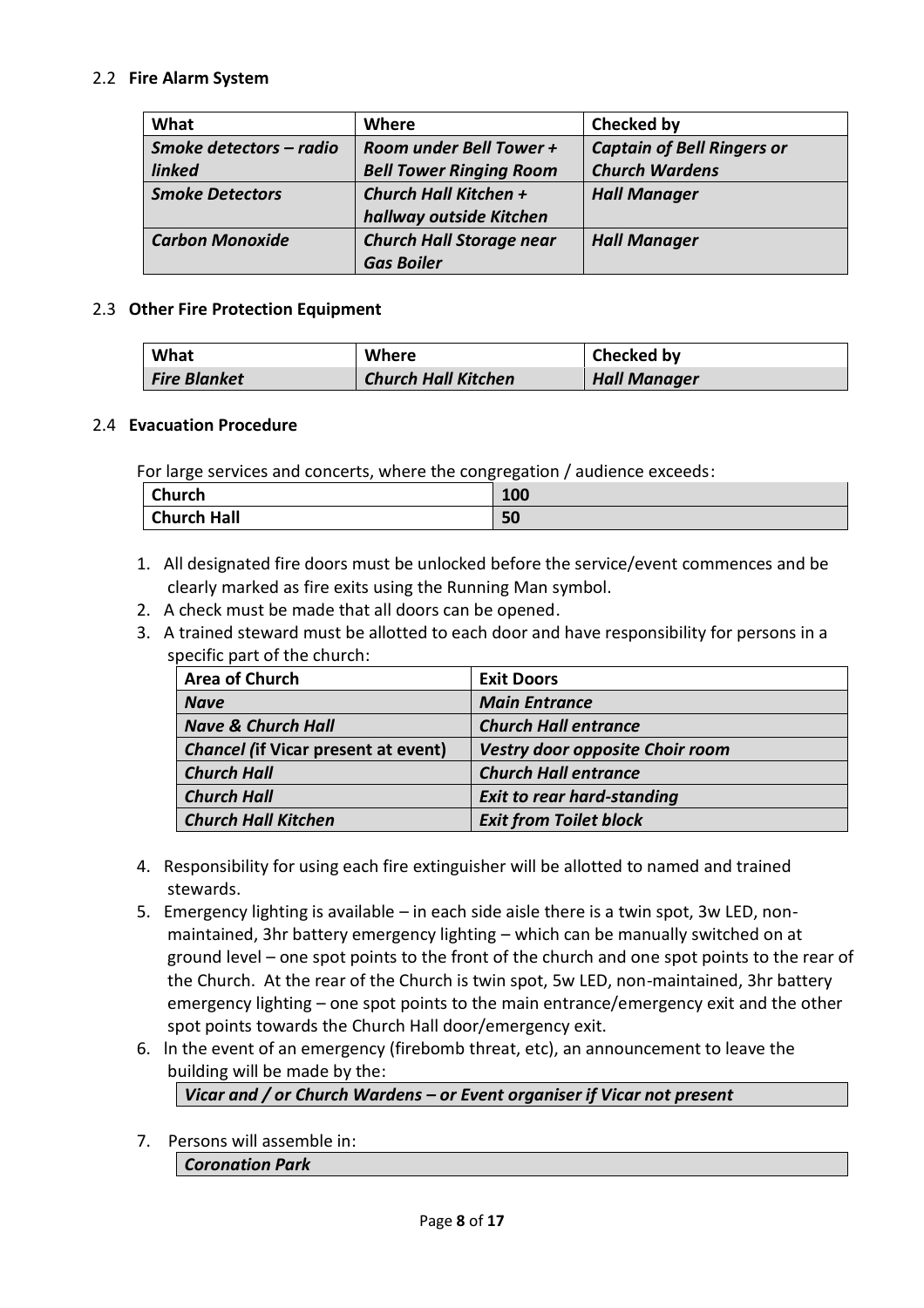8. The emergency services will be contacted immediately by a nominated person using the telephone:

*Personal Mobile Phone*

9. A mobile phone will be held by:

#### *Vicar and / or Church Wardens, or Event Organiser*

#### 2.5 **Evacuation Drills**

Fire evacuation drills will be carried out every:

*Year*

All employees and voluntary workers should ensure they are familiar with escape routes and ensure these are kept clear and unobstructed.

#### 2.6 **If you discover a fire (no matter how small)**

- 1. Immediately raise the alarm.
- 2. Telephone the emergency services.
- 3. Check the building for occupants.
- 4. Attack the fire if possible and within your capability, using the appliances provided, but without taking personal risk.
- 5. If not possible to attack the fire or if you are unsure which fire extinguisher to use, assist in the evacuation of the building, ensuring that all doors are closed behind you. The general rule is people before property.
- 6. Evacuate to the designated assembly point.
- 7. Ensure clear access for the emergency vehicles.

#### 3. **Electrical Safety**

1. A list of all the portable electrical appliances is maintained by:

*Church Wardens*

 The list of such appliances is kept: *Hymn Book Cupboard*

2. Every:

*Quarter*

plugs, cables and sockets will be inspected by the responsible person to ensure that there are no loose connections worn flexes or trailing leads. Any repairs needed will be reported for action to:

*Church Wardens*

3. Every:

*Annually or every 3 years as required by current best practice*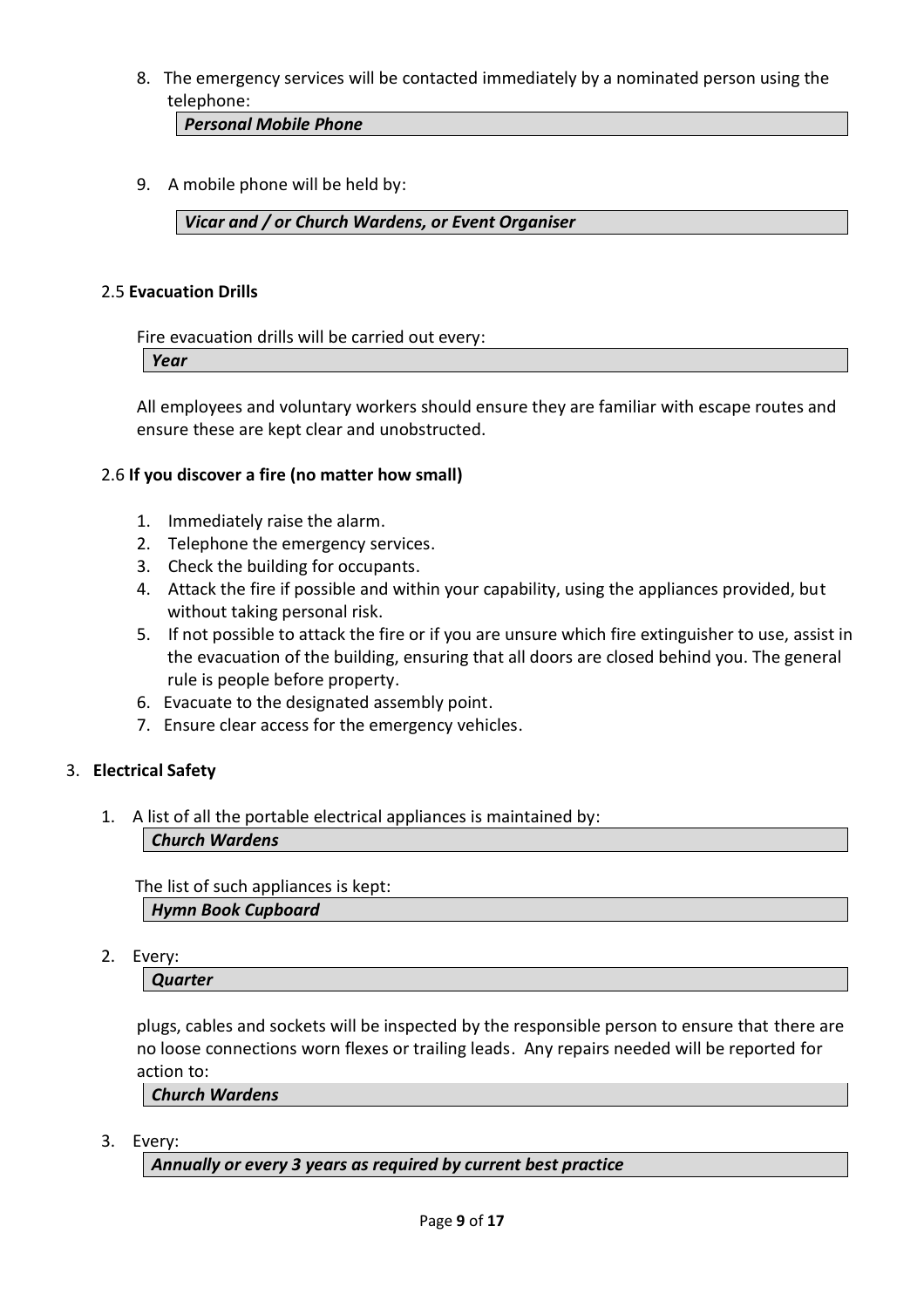all the portable electrical equipment will be tested by a competent qualified person with an appropriate level of electrical knowledge and experience who has the correct equipment to complete the tests, knows how to use it and can correctly interpret the results. Any unsafe equipment will be safely disposed of.

4. Every:

*Quarter*

a visual inspection will be carried out of the fixed electrical installation by the responsible person. Any defects will be reported for action to:

| <b>Church Wardens</b> |  |  |
|-----------------------|--|--|
|                       |  |  |

5. Every:

*5 Years*

the fixed electrical system will be inspected and tested by a competent contractor who is a 'Full Scope' member of the NICEIC, ECA or NAPIT. Any necessary remedial work will be carried out.

6. Every:

*4 Years*

the lightning conductor system will be examined and tested by a competent specialist firm of lightning engineers' and every:

*Year or when a known lightning strike has occurred*

a visual Inspection will be carried out by the *Church Wardens*

- 7. It is the policy not to sell any second-hand electrical goods unless they have been inspected and tested by a suitably qualified person and a register of such equipment is maintained.
- 8. Misuse and abuse of electricity is a significant cause of fires and injury. Faulty electrical equipment can kill. All employees and voluntary workers must observe the following:
	- (i) Visually check all electrical equipment before use;
	- (ii) Report all faults immediately to the responsible person;
	- iii) Do not attempt to use or repair faulty equipment;
	- (iv) Where third party equipment is brought onto the premises and used, the organiser of the event must sign that: a) their electrical equipment has a current PAT certificate and b) they have read, understood and accepted the Policies & Procedures on Fire Assessment and HSE;
	- (v) Electrical equipment should be switched off and disconnected when not in use for long periods
	- (vi) Flexible cables should be positioned and protected so that they do not constitute a tripping hazard and are not subject to mechanical damage.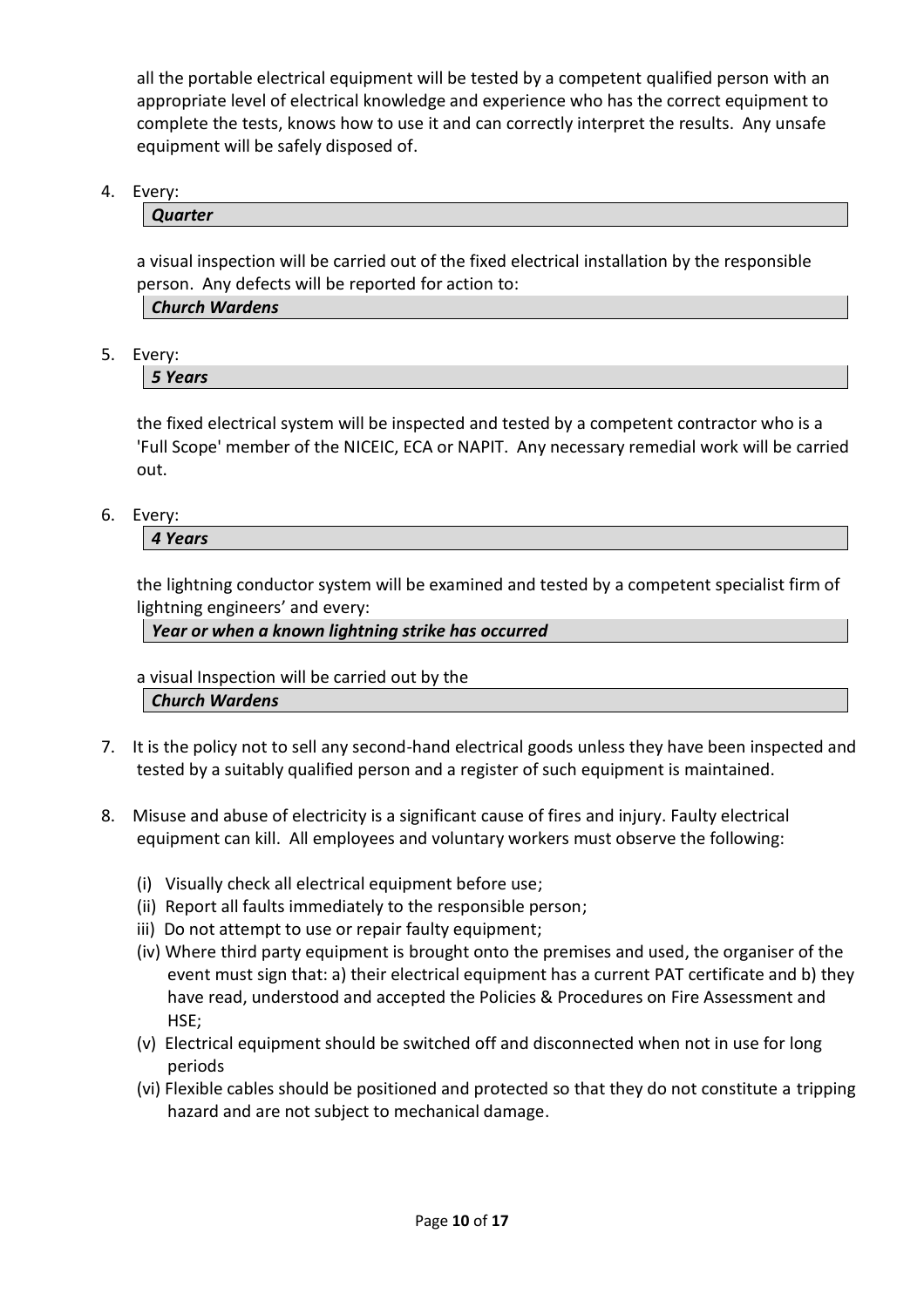#### 4. **Gas Equipment Safety**

## 1. Every:

*Year*

The gas boilers and any other gas equipment is maintained and checked by a competent contractor who is registered with the Gas Safe Register. Any necessary work required for safety is implemented immediately.

#### 5. **Hazardous Substances**

The responsible person will maintain a list of all hazardous substances used in the church/church hall.

Where possible, the use of hazardous substances is eliminated. Where this is not possible, the safety arrangements are as follows:

For all hazardous substances, which include substances marked as 'harmful, irritant corrosive, toxic, very toxic, flammable, highly flammable, extremely flammable, explosive, sheets or product information provided by the manufacturers are used to determine the correct method of use, protective clothing needed, method of storage, and action to take in the event of an accident:

| <b>Product</b> | <b>Hazard Level</b> | <b>Method of</b> | Protective | <b>After Care -</b> |
|----------------|---------------------|------------------|------------|---------------------|
| <b>Name</b>    | High/Med/Low        | <b>Storage</b>   | Clothing   | <b>Accidents</b>    |
|                |                     |                  |            |                     |
|                |                     |                  |            |                     |
|                |                     |                  |            |                     |
|                |                     |                  |            |                     |

Detail all substances, stating in each case the name of substance, hazard type, method of storage, protective clothing required and procedure in the event of an accident.

#### 6. **Safety of Plant & Machinery**

The responsible person will maintain a list of all items of plant and machinery. The procedures for checking and rules {or use are as follows:

- 1. Employees and voluntary workers must not operate plant or machinery that they are not trained and authorised to use;
- 2. Employees and voluntary workers must not ride on any parts of machinery not intended for that use;
- 3. Machinery must be switched off before any adjustments are made;
- 4. After carrying out maintenance and adjustments, all guards must be replaced before the machinery is used;
- 5. Before using any item of plant or machinery, a check must be made to ensure it is in a safe working condition, correctly adjusted, and there are no loose nuts, bolts or other defects;
- 6. The appropriate personal protective equipment detailed below must be worn when operating any item of plant or machinery;
- 7. Persons under the age of 18 may use hand tools only and are not permitted to operate any power-driven item of plant or machinery;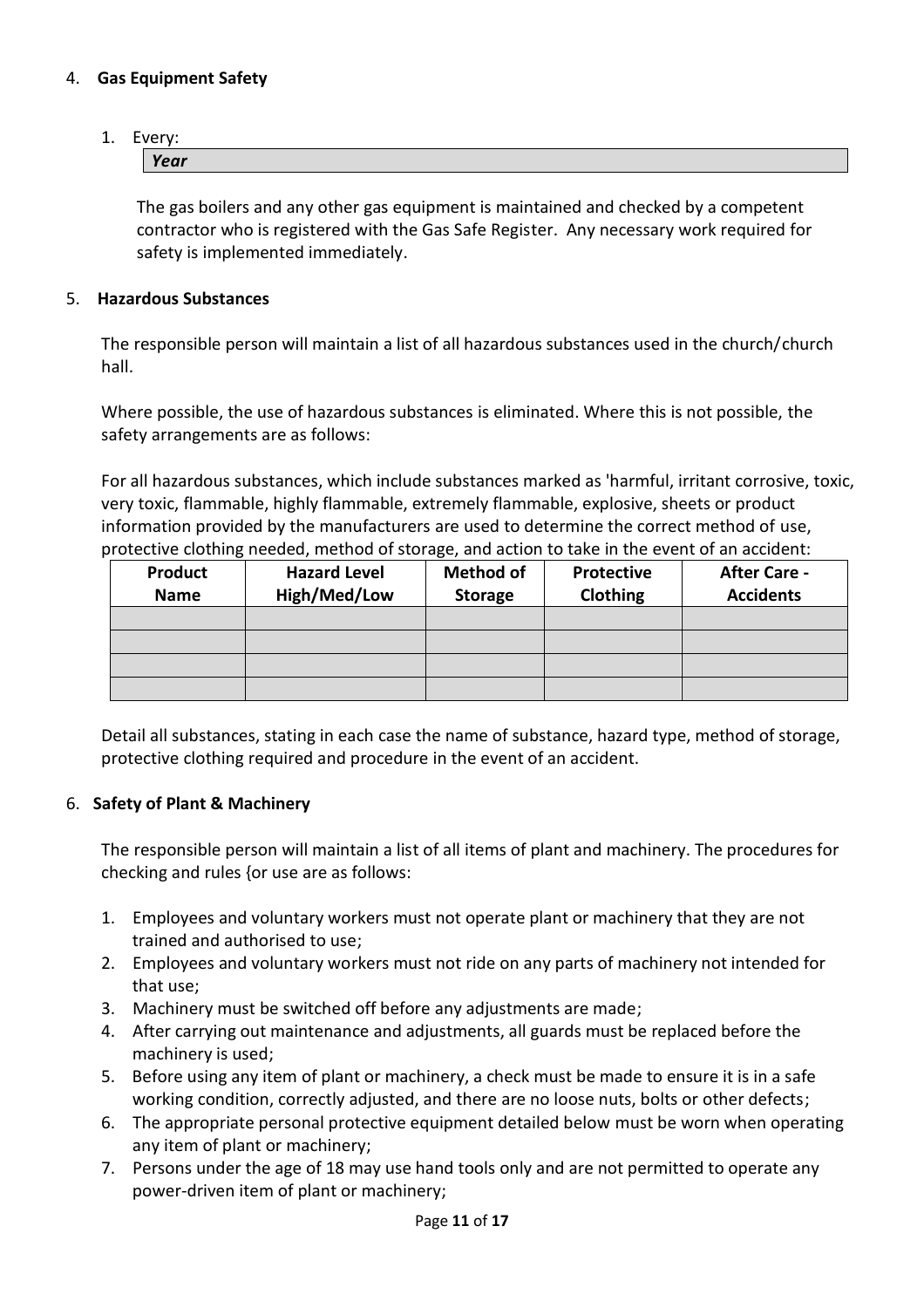- 8. Ladders may only be used when other equipment such as tower scaffolds or mobile elevated work platforms cannot be used and for work of short duration provided, they can be safely secured. This may necessitate the use of ladder ties;
- 9. Any defect and damage found to any item of plant or machinery must be reported to the responsible person;
- 10. All plant and machinery will be regularly maintained and a schedule kept of maintenance requirements. (List all the items of plant and machinery and the rules and procedures for their use, including the appropriate personal protective equipment needed. ln most cases when using machinery, boots, gloves, eye protection and overalls should be worn). ln certain situations, such as when working in the bell tower, head protection and ear protection may be necessary. Other items of plant and machinery could include the following: ladders lawnmowers, strimmers, chainsaws;
- 11. Persons must not work on their own unless they have a means of communication and have notified a colleague of the details of the work being undertaken and agreed a procedure to ensure their safety is checked on. Any work being conducted by a sole person MUST be risk assessed beforehand and signed off by the sole worker.
- 12. The following items of plant and equipment are tested by a competent person in accordance with an inspection programme:

| <b>Item</b>                     | <b>Inspection arrangements</b> |
|---------------------------------|--------------------------------|
| <b>Gas Boiler - Cellar</b>      | <b>Annual</b>                  |
| <b>Gas Boiler – Church Hall</b> | Annual                         |
| <b>Organ Maintenance</b>        | Annual                         |
| <b>Clock</b>                    | Annual                         |
|                                 |                                |

#### 7. **Slips, Trips, Falls – condition of floors, steps and paths**

ln order to reduce as far as is reasonably practicable the risk of slips, trips and falls, an inspection will be made every

#### *Quarter*

by the responsible person:

- 1. all floors and stairs in the church and hall;
- 2. all paths and steps in the churchyard. Particular note will be made of moss, algae and leaves on paths. Any defects will be reported to: *Church Wardens*

who will arrange for repairs or remedial measures to be carried out.

#### 8. **Lighting**

ln order to ensure that the church is adequately lit, an inspection will be made every: *Quarter*

by the responsible person to ensure that all lights in the church, hall and churchyard are working.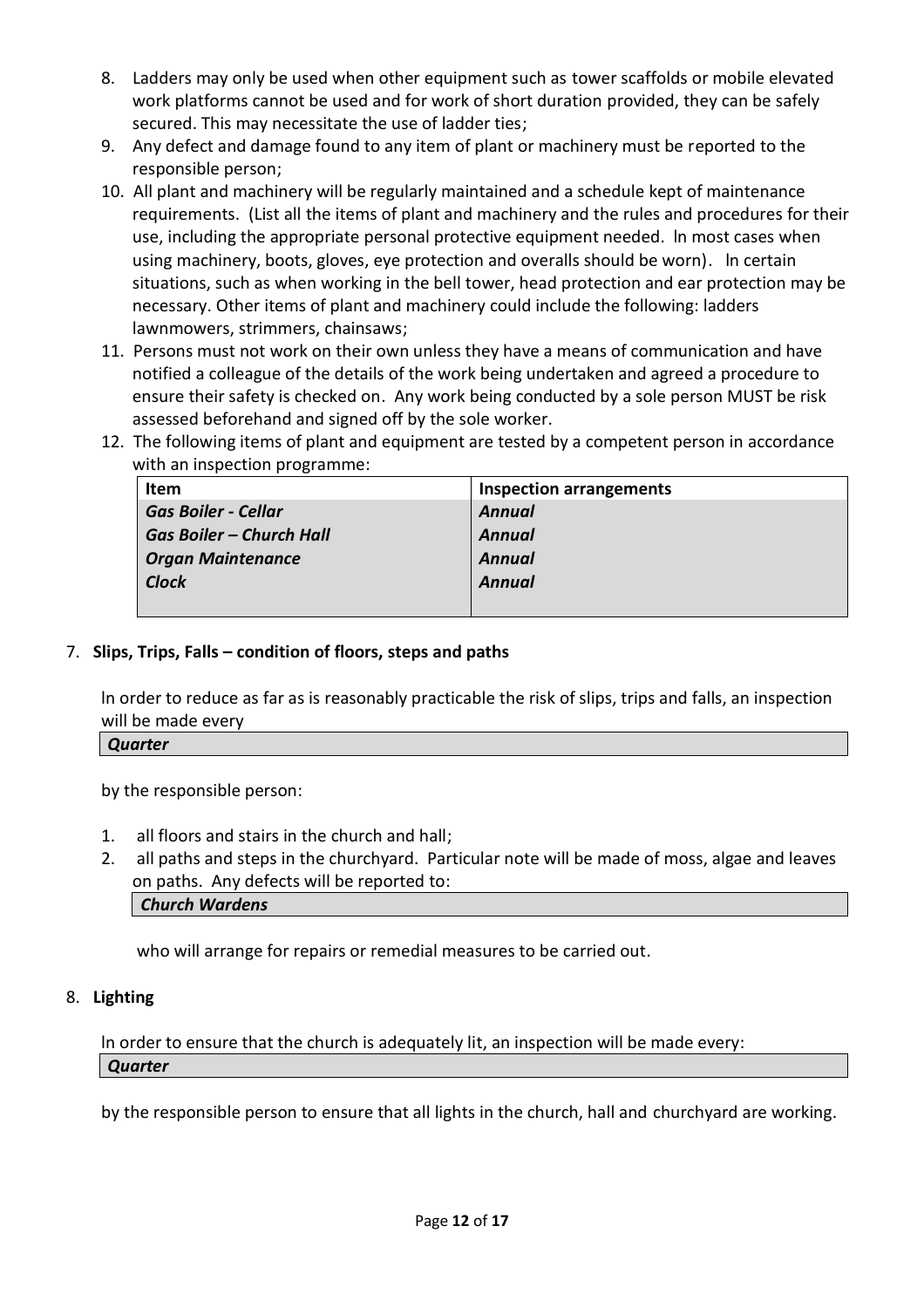who will ensure that the bulbs are replaced following appropriate safety procedures.

#### 9. **Working at high levels**

The following areas are designated as high levels: *Parapets, Clerestory windows, Roof*

Only the following persons may work at high level: *Approved Contractors*

The following procedures must be followed: *Safety harnesses must be worn or scaffolding be provided*

Only the following work is authorised without special agreement: *Replacing light bulbs in the nave, clearing leaves and debris from the gutters or painting the gutters*

All people working on ladders of more than 5 steps must be accompanied by another person who must have a charged and functioning mobile phone on their person.

#### 10. **Preparation of Food**

Food Hygiene Regulations apply whether food is for sale publicly or privately, in a hall or marquee, for profit or for fund-raising. State where, when, how and by whom food may be prepared. Consult the local Environmental Health Officer to see if the premises need to be licensed or if any improvements are needed.

- 1. Ensure that the appropriate regulations governing the preparation and storage of foodstuffs are followed;
- 2. Ensure that all food handlers have received adequate supervision, instruction and training.
- 3. Ensure that the appropriate assessment of risks is carried out for the foods to be prepared and stored including storage at the correct temperatures.
- 4. Before any preparation commences, all surfaces coming into contact with food must be washed down and disinfected.
- 5. Food stuffs may only be prepared in the following areas: *Church Hall Kitchen Barbecue Area*
- 6. Only the following persons who have received the appropriate training may prepare and serve foodstuffs:

*Church Hall Manager – or any person he designates from time to time, or any other person who has the appropriate current food hygiene certificates*

7. Ensure that all hirers who wish to provide foodstuffs are advised of the facilities and procedures.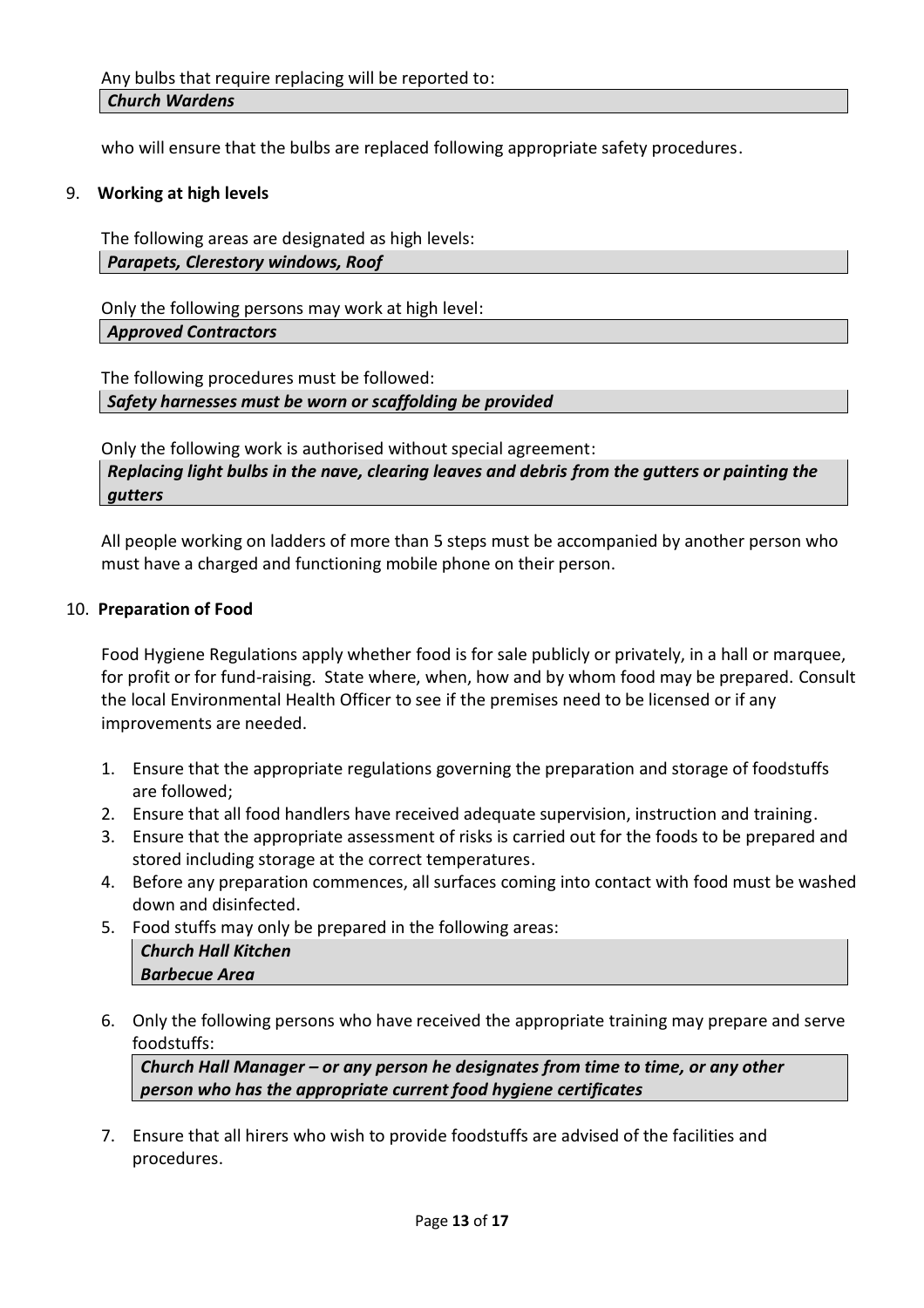## 11. **Manual Handling – Lifting, Carrying and Moving Loads / Heavy Objects**

- 1. Eliminate the need for manual handling as far as is reasonably practicable.
- 2. Where it is not possible to avoid the need to move loads, carry out a risk assessment and make use of lifting aids, including trolleys, lifts and hoists as far as possible.
- 3. The necessary training will be given to all those employees and voluntary workers who are required to undertake manual handling.
- 4. Only those persons who have received the appropriate training are authorised to undertake manual handling tasks.

#### 12. **Display Screen Equipment**

Assess the risks to all habitual users of computer workstations and to reduce those risks to the lowest level possible. The following factors will be considered when carrying out risk assessments:

- stability and legibility of the screen;
- contrast and brightness of the screen;
- tilt and swivel of the screen;
- suitability of keyboards, desks and chairs;
- the work station environment;
- the user-friendliness of the software.

#### 13. **Hazardous Buildings / Glazing**

- 1. Ensure that the buildings are safe and without risks to the health, safety and welfare of all who work in and use them. ln order to achieve this, the buildings are inspected every: *Year*
- 2. Any defects noted are immediately reported to:

*Church Wardens*

who will put in hand the necessary procedures for repairs.

- 3. Where necessary, temporary measures are taken to ensure that there is no risk of accident or injury until permanent repairs can be carried out.
- 4. A check is made of any asbestos in the building by a competent person noting its location, type and condition. Where necessary, asbestos will be removed by a licensed contractor. Information regarding any asbestos remaining in the building is given to all contractors and anyone else who may be affected.
- 5. A check is made of all glazing in the buildings to ensure that any glass in windows below waist height and in doors and beside doors below shoulder height is of a safety material or is protected against breakage Remember that a Faculty application may be necessary. Archdeacons can often sanction temporary repairs pending permanent arrangements being approved.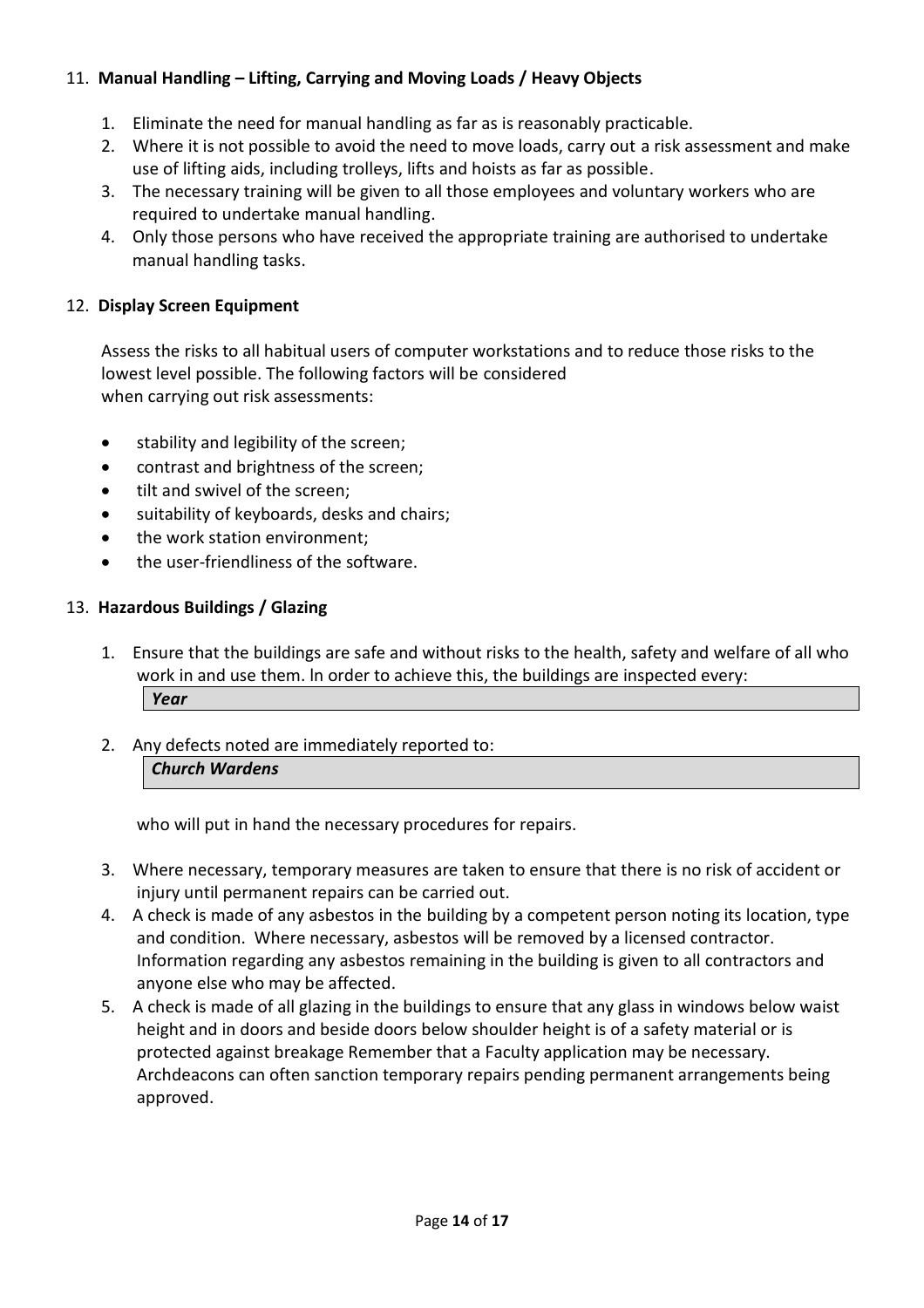#### 14. **Child Protection**

The procedures include a policy on child protection issues as set out in the current Church of England House of Bishop's Policy Document. The activities undertaken by youth groups require special attention. Details of the numbers and ages of the young people involved in each group and details of adult

supervisors must be maintained. Parental consent forms should be obtained for trips away {rom the parish and any particular needs of individual children noted. Similar considerations for vulnerable adults apply.

A statement upholding the procedures to be made at each annual church meeting and be suitably recorded.

A permanent record to be maintained of all accidents involving children.

#### 15. **Personal Safety**

No person should be unaccompanied if they are operating Power Tools such as drills and cutting equipment (except for electric screw drivers) in or around the church.

All people working on their own must have a charged and working mobile phone on their person. If they cannot get a phone signal within the church then they must be accompanied by another person who has a charged and functioning mobile phone on their person.

Risk assessments to be undertaken to assess the risks to persons travelling to and from church, accepting persons into their homes and handling cash and other valuables.

Procedures must be drawn up, including the appropriate control measures. A guidance note concerning personal safety is available from Ecclesiastical.

#### 16. **Risk Assessments / Activities**

Risk assessments will be carried out on all areas of the church premises and all activities that carry a significant risk at regular intervals by a competent person in order to meet the obligations under The Management of Health and Safety at Work Regulations 1999.

For all hazardous activities carry out a risk assessment and introduce procedures that must be followed.

There are guidelines produced by Ecclesiastical in the Guidance Notes for Churches.

The following activities will require risk assessments and need to be included in the written procedures:

- fetes, including the use of bouncy castles, animal displays, tower tours. Where appropriate all external operators must demonstrate their current certificates to operate and their current insurance cover
- change ringing bells;
- sponsored walks, visits and outings;
- churchyard maintenance, including;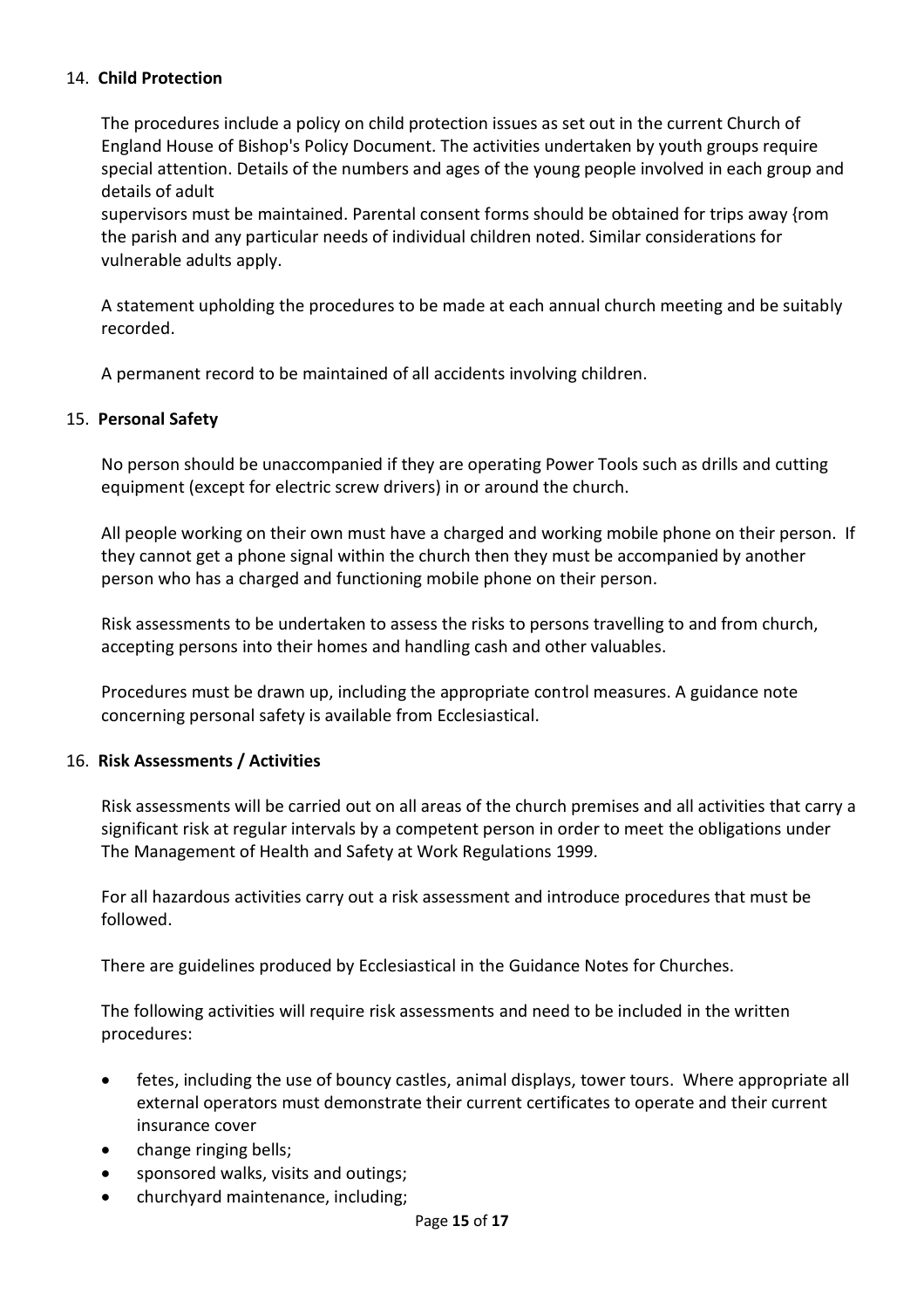- grave digging;
- erection of temporary staging.

Refer to Ecclesiastical guidance notes to help draw up procedures. A specimen Risk assessment form is attached.

## 17. **Contractors**

Anyone entering church premises for the purposes of carrying out work, other than an employee or voluntary worker of the church, will be regarded as a contractor. All contractors, including the selfemployed, must abide by the following:

- 1. have their own health and safety policy (where required by law) and be able to provide a copy of the same (if requested);
- 2. produce evidence that they have appropriate Public and Employers' Liability insurance in place;
- 3. comply with all the requirements of this health and safety policy and co-operate with the church officials in providing a safe place of work and a safe system of operation;
- 4. where plant and machinery is brought onto the church premises by contractors, they must be able to show where necessary that the equipment has been inspected and tested to ensure its safe operation;
- 5. contractors may only use sub-contractors or persons other than their own direct employees with the express permission of the church officials. However, responsibility will remain with the contractors;
- 6. all contractors will be given detailed instructions regarding the areas where they are permitted to work and the extent of the work they are authorised to undertake. This permit to work will also specify any safety precautions they must undertake.

Particular care needs to be taken for "hot" works.

#### **CDM Regulations**

The Construction {Design & Management) Regulations apply to all construction work in Great Britain. Project managers should be aware of all responsibilities under these regulations.

As a 'client'- an individual or organisation for whom construction work is being carried out, there are a number of specific duties under the CDM Regulations; however, a competent person can be appointed to assist in the discharge of these duties if desired.

The Approved Code of Practice to the CDM Regulations summarises the duties of a client as follows:

- check the competence and resource of all appointees;
- ensure there are suitable management arrangements for the project including welfare facilities;
- allow sufficient time and resources for all stages;
- provide pre-construction information to designers and contractors.

A project is notifiable to the HSE if the construction phase will be longer than 30 days or 500 person days of construction work, and for such projects, clients must: